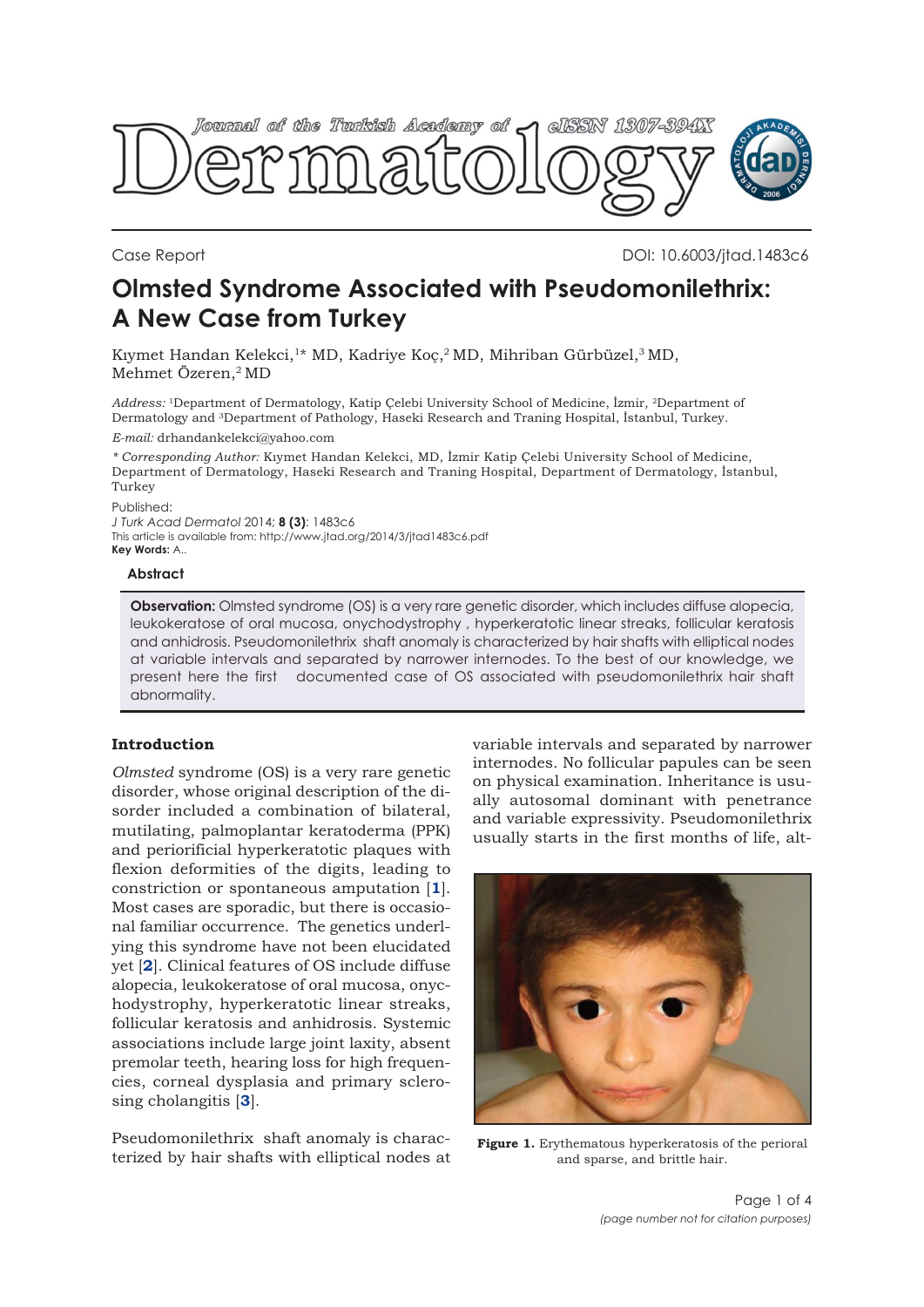*J Turk Acad Dermato*l 2014; **8 (3)**: 1483c6. http://www.jtad.org/2014/3/jtad1483c6.pdf



**Figure 2.** Bilaterally perigroin localised symmetrical, sharply defined thick plaques and diffuse palmar keratoderma

hough, in some cases, it does not become apparent until childhood [**[4](#page-2-0)**].

## **Case Report**

A 13-year-old boy was admitted to the outpatient clinic with the complaints of painful thickened skin over her palms and soles. After 6 months, the patient's hand skin under the nail and finger ends inflamed and started peeling off. Although he started walking when he was 18 months old, he had difficulty in walking due to the thickening and ragat formation of the feet skin. Both fifth fingers of each feet had developed autoamputation 5 years ago. Dermatologic examination revealed sparse, lusterless and brittle hair, erythematous hyperkeratosis of the perioral, and perigroin areas, axilla and knee, bilaterally symmetrical, sharply defined thick and diffuse palmoplantar painful keratoderma with flexion deformities of the digits of hands and feet. All the nails were hyperkeratotic, with transverse fissuring and there was clubbing. No abnormality in teeth, oral, genital and ocular mucous membranes was detected, hearing functions were normal. (**[Figures 1,](#page-0-0) 2**). There was some growth retardation. Detailed pediatric examination was completely normal including electrocardiographic, echocardiographic and abdominal ultrasonographic examinations. His brother, who was died eight years ago also had palmoplantar keratoderma and periorificial keratotic plaques like our patient. We learned that his parents are within the third degree of consanguinity. Laboratory findings, including serum zinc level were in normal limits. A biopsy of the skin performed from the inguinal area. Histopathological study showed hyperkeratosis, parakeratosis, mild acanthosis, and papillomatosis. There was mild perivascular lymphocytic infiltration in the dermis. Another biopsy specimen from right planter area revealed massive hyperkeratosis, parakeratosis, acanthosis and prominent papillomatosis. The dermis showed moderate acute and chronic inflammation. Dermatoscopic examination of his scalp hair resulted in scanty and thin hair from birth with gradually amelioration. Light microscopic examination of his scalp



**Figure 3.** Pseudomonilethrix hair shaft abnormality (100 X)

hair showed pseudomonilethrix hair shaft abnormality (100 X) (**Figure 3**).

### **Discussion**

OS was first described by *H.C. Olmsted* in 1927. The syndrome was characterized by the combination of periorificial plaques and bilateral palmoplantar transgredient keratoderma [**[5](#page-2-0)**].The exact mode of inheritance is unknown, but the majority of instances are thought to be sporadic occasional familiar [**[1, 6](#page-2-0)**]. An autosomal dominant or X- linked dominant trait or X- linked recessive transmission have been suggested. Finally, there may be more than one mode of inheritance in OS [**[7](#page-3-0)**]. OS usually begins in the first 6 months of life by PPK. However, a late onset at the ages of 13 and 30 has been reported [**[2,](#page-2-0) [5,](#page-2-0) [8](#page-3-0)**]. The pathogenesis of this disorder is still poorly understood, but there is cytochemical evidence of hyperproliferation of the epidermis [**[1](#page-2-0)**]. Several genes implicated in the pathogenesis of other PPKs including KRT1, GJB2, SLURP1, and LOR were found normal at least in one patient [**[7](#page-3-0)**]. Kress et al found a defect in the expression of mature epidermal keratins (types 1 and 10) and persistence of acidic keratins (types 5 and 14) in the involved epidermis. They suggested that the alteration in keratin expression is seen to be specific to the epidermis and these keratins are expressed normally in other sites [**[6, 9](#page-3-0)**]. The failure to differentiate into mature keratinocytes is responsible for excessive deposition of acidic keratin 5 and 14, which is detected by monoclonal antikeratin antibody AE1 [**[10,](#page-3-0) [11](#page-3-0)**]. Cutaneous findings of OS' which are less common include leukokeratosis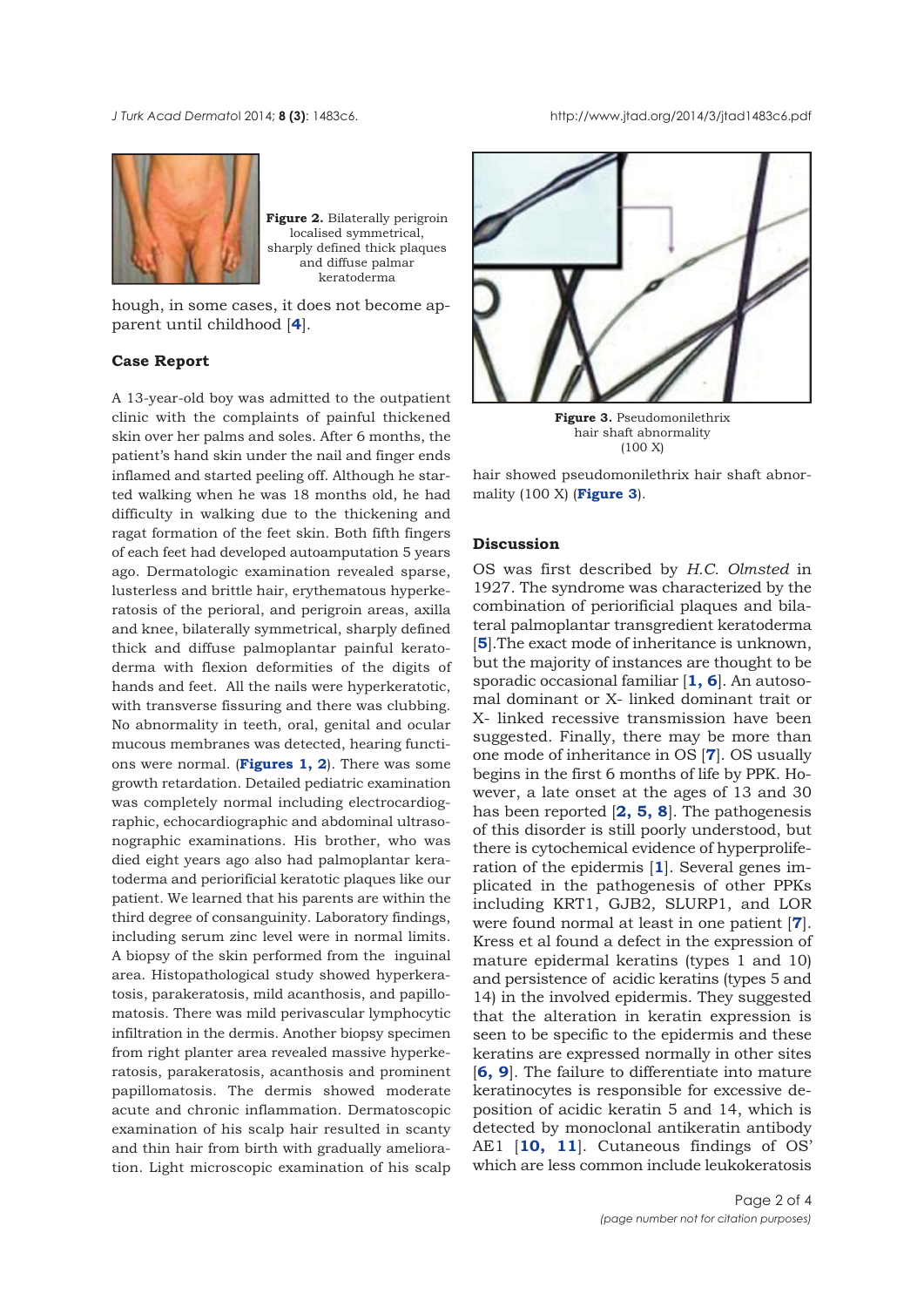<span id="page-2-0"></span>of the oral mucosa, diffuse alopecia, sparse hair, nail distrophy, hyperhidrosis of the palms and soles, hypohydrosis, hypotichosis, anhidrosis, hyperkeratotic linear streaks on the elbows, knees, axillae and antecubital fossae [**6, [10,](#page-3-0) [11](#page-3-0)**]. Other associations are variable that there have been flexion deformity of the digits, autoamputation of digits with constriction, large joint laxity, absent premolar teeth, hearing loss for high frequencies, chronic blepharitis, corneal epithelial dysplasia, primary sclerosing cholangitis and small stature [**3, [5,](#page-3-0) [12](#page-3-0)**].

The growth development delay in patients with OS is unclear whether the growth delay is a feature of the syndrome, secondary to the chronicity of the disease or the severe pain associated with PPK [**[8](#page-3-0)**]. Growth of our case was in border-line. PPK may be the cause of restriction of social activity because painful walking and manuel skills. There is no satisfactory treatment for this condition. Acitretin has been reported with a result of partial improvement. For the patients unresponsive to acitretin treatment, full thickness excision of hyperkeratotic plaques followed by skin grafting is another therapeutic option to alleviate the pain and to arrest the progress of the disease [**[9](#page-3-0)**].

Dry hair, lanugo, hypotrichia and congenital universal alopecia are reported as related hair anomalies in OS. Dogra et al. reported that light and scanning electron microscopic examination of the hair revealed several hair shaft abnormalities [**[13](#page-3-0)**]. *Cambiaghi* et al. has reported that scanning electron microscopy of hair revealed changes such as twisting of hair shafts, trichorhexis nodosa, transverse fractures, and disturbance of the cuticle cell pattern, ranging from the presence of abnormal cells to complete absence of the cuticle; transverse fractures across the hair shaft through the cuticle cells were observed in two monozygotic twins [**[14](#page-3-0)**]. *Mevorah* et al. has reported that seven specimens showed pili torti and another seven trichorrhexis nodosa type defects among 100 hairs from the sparse area but such defects were not seen in 100 hairs from a normal area [**[7](#page-3-0)**].

Pseudomonilethrix is a rare hair shaft abnormality characterized by small beaded globular swellings. Pseudomonilethrix has been classiffied as familiar, acquired, and iatrogenic. Pili torti or partial forms of trichorrhexis nodosa have been associated with the acquired type of this hair disorder. Differential diagnosis with monilethrix is needed. Monilethrix is a disorder characterized by beaded appearance of the hair due to periodic thinning of the shaft disorder with hair fragility and patchy dystrophic alopecia. Keratosis pilaris is almost invariably associated with monilethrix unlike pseudomonilethrix. Therapy of psuedomonilethrix is recommended to avoid all trauma [**4, [15,](#page-3-0) [16](#page-3-0)**]. Our case has mild course hair problems with mutilan palmoplantar keratoderma.

We believe that the explanation of OS genetic constitution in the future which is encountered rarely will shed light on the explanation of the hair anomalies that accompanies OS frequently. To the best of our knowledge, we present here the first documented case of OS associated with pseudomonilethrix hair shaft abnormality. Although pseudomonilethrix may be have different causes, we wanted to emphasize that OS may be associated with hair shaft anomaly with similar to the pathogenesis. However this relationship needs to be supported by new cases. By means of this rare and challenging case, the relationship between OS and hair shaft abnormality especially pseudomonilethrix has been discussed.

#### **References**

- 1. Requena L, Manzarbeitia F, Moreno C, et al. Olmsted syndrome: report of a case with study of the cellular proliferation in keratoderma. Am J Dermatopathol 2001; 23: 514-520. PMID: 11801792
- 2. Nofal A, Assaf M, Nassar A, Nofal E, Shehab M, El-Kabany M. Nonmutilating palmoplantar and periorificial kertoderma: a variant of Olmsted syndrome or a distinct entity? Int J Dermatol 2010; 49: 658-665. PMID: 20618471
- 3. Bergonse FN, Rabello SM, Barreto RL, et al. Olmsted syndrome: the clinical spectrum of mutilating palmoplantar keratoderma. Pediatr Dermatol 2003; 20: 323-326. PMID: 12869154
- 4. Ruiz-Villaverde R, Villanova-Mateu A, Ortega del Olmo R, Sanchez-Cano D. Pseudomonilethrix type II and pili bifurcati. J Eur Acad Dermatol Venereol 2006; 20: 889-890. PMID: 16898927
- 5. Al-Mutairi N, Sharma AK, Nour-Eldin O, Al-Adawy E. Olmsted syndrome: report of a new case with unusual features. Clin Exp Dermatol 2005; 30: 640-642. PMID: 16197376